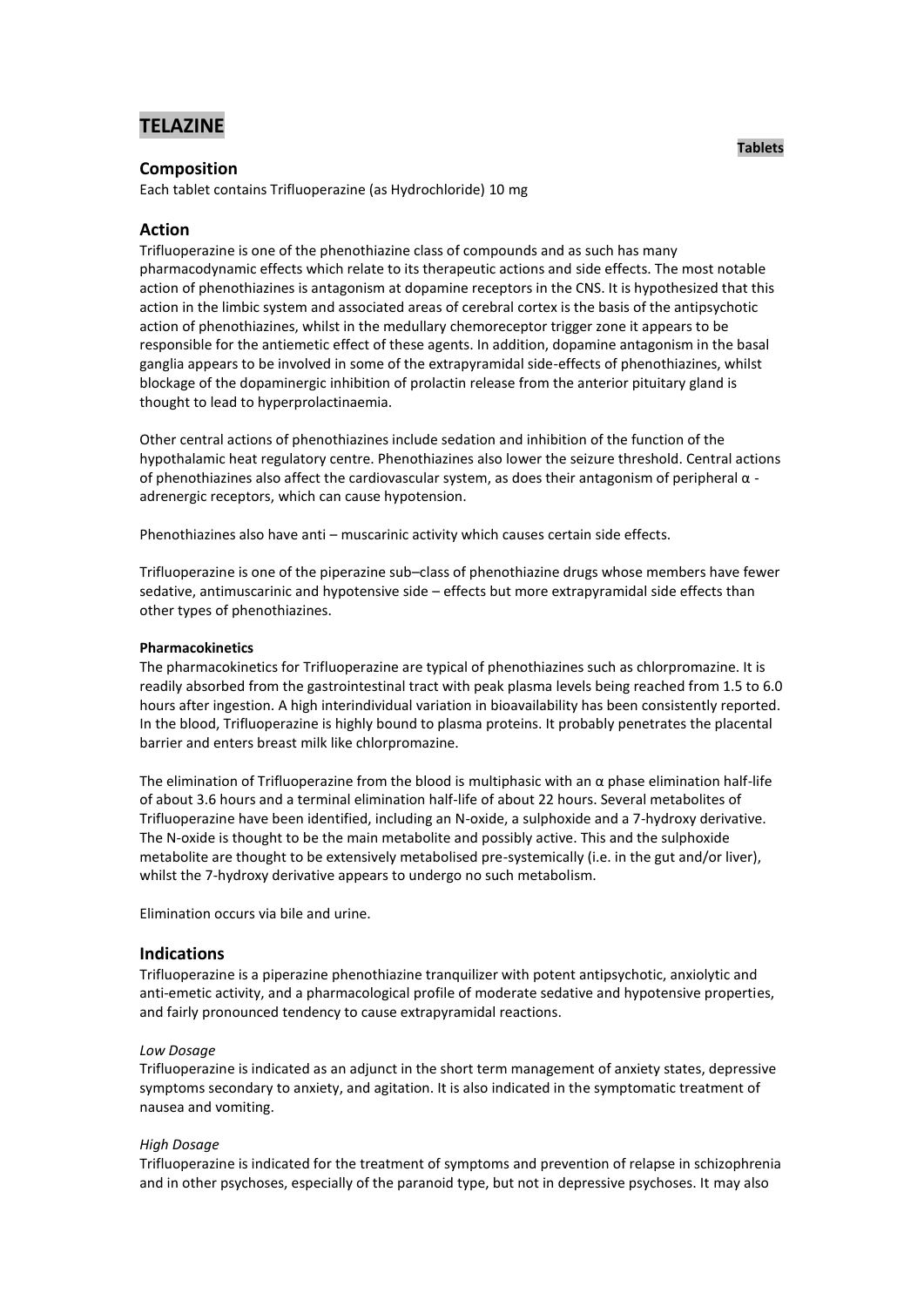be used as an adjunct in the short term management of severe psychomotor agitation and of dangerously impulsive behavior, for example, mental sub-normality.

### **Contraindications**

Do not use Trifluoperazine in comatose patients, particularly if associated with other central nervous system depressants, or in those with existing blood dyscrasias or known liver damage, or in those hypersensitive to the active ingredient or related compounds. Patients with uncontrolled cardiac decompensation should not be given Trifluoperazine.

## **Warnings**

#### **Tardive Dyskinesia**

Tardive dyskinesia, a syndrome consisting of potentially irreversible, involuntary, dyskinetic movements, may develop in patients treated with neuroleptic (antipsychotic) drugs. Although the prevalence of the syndrome appears to be highest among the elderly, especially elderly women, it is impossible to rely upon prevalence estimates to predict, at the inception of neuroleptic treatment, which patients are likely to develop the syndrome. Whether neuroleptic drug products differ in their potential to cause Tardive dyskinesia is unknown.

Both the risk of developing the syndrome and the likelihood that it will become irreversible are believed to increase as the duration of treatment and the total cumulative dose of neuroleptic drugs administered to the patient increase. However, the syndrome can develop, although much less commonly, after relatively brief treatment periods at low doses.

There is no known treatment for established cases of Tardive dyskinesia, although the syndrome may remit, partially or completely, if neuroleptic treatment is withdrawn. Neuroleptic treatment itself, however, may suppress (or partially suppress) the signs and symptoms of the syndrome and thereby may possibly mask the underlying disease process. The effect that symptomatic suppression has upon the long-term course of the syndrome is unknown.

Given these considerations, neuroleptics should be prescribed in a manner that is most likely to minimize the occurrence of Tardive dyskinesia. Chronic neuroleptic treatment should generally be reserved for patients who suffer from a chronic illness that 1) is known to respond to neuroleptic drugs, and, 2) for whom alternative, equally effective, but potentially less harmful treatments are not available or appropriate. In patients who do require chronic treatment, the smallest dose and the shortest duration of treatment producing a satisfactory clinical response should be sought. The need for continued treatment should be reassessed periodically.

If signs and symptoms of Tardive dyskinesia appear in a patient on neuroleptics, drug discontinuation should be considered. However, some patients may require treatment despite the presence of the syndrome.

#### **Neuroleptic Malignant Syndrome (NMS)**

A potentially fatal symptom complex sometimes referred to as Neuroleptic Malignant Syndrome (NMS) has been reported in association with antipsychotic drugs. Clinical manifestations of NMS are hyperpyrexia, muscle rigidity, altered mental status and evidence of autonomic instability (irregular pulse or blood pressure, tachycardia, diaphoresis, and cardiac dysrhythmias).

The diagnostic evaluation of patients with this syndrome is complicated. In arriving at a diagnosis, it is important to identify cases where the clinical presentation includes both serious medical illness (e.g., pneumonia, systemic infection, etc.) and untreated or inadequately treated extrapyramidal signs and symptoms (EPS). Other important considerations in the differential diagnosis include central anticholinergic toxicity, heat stroke, drug fever and primary central nervous system (CNS) pathology.

The management of NMS should include 1) immediate discontinuation of antipsychotic drugs and other drugs not essential to concurrent therapy, 2) intensive symptomatic treatment and medical monitoring, and 3) treatment of any concomitant serious medical problems for which specific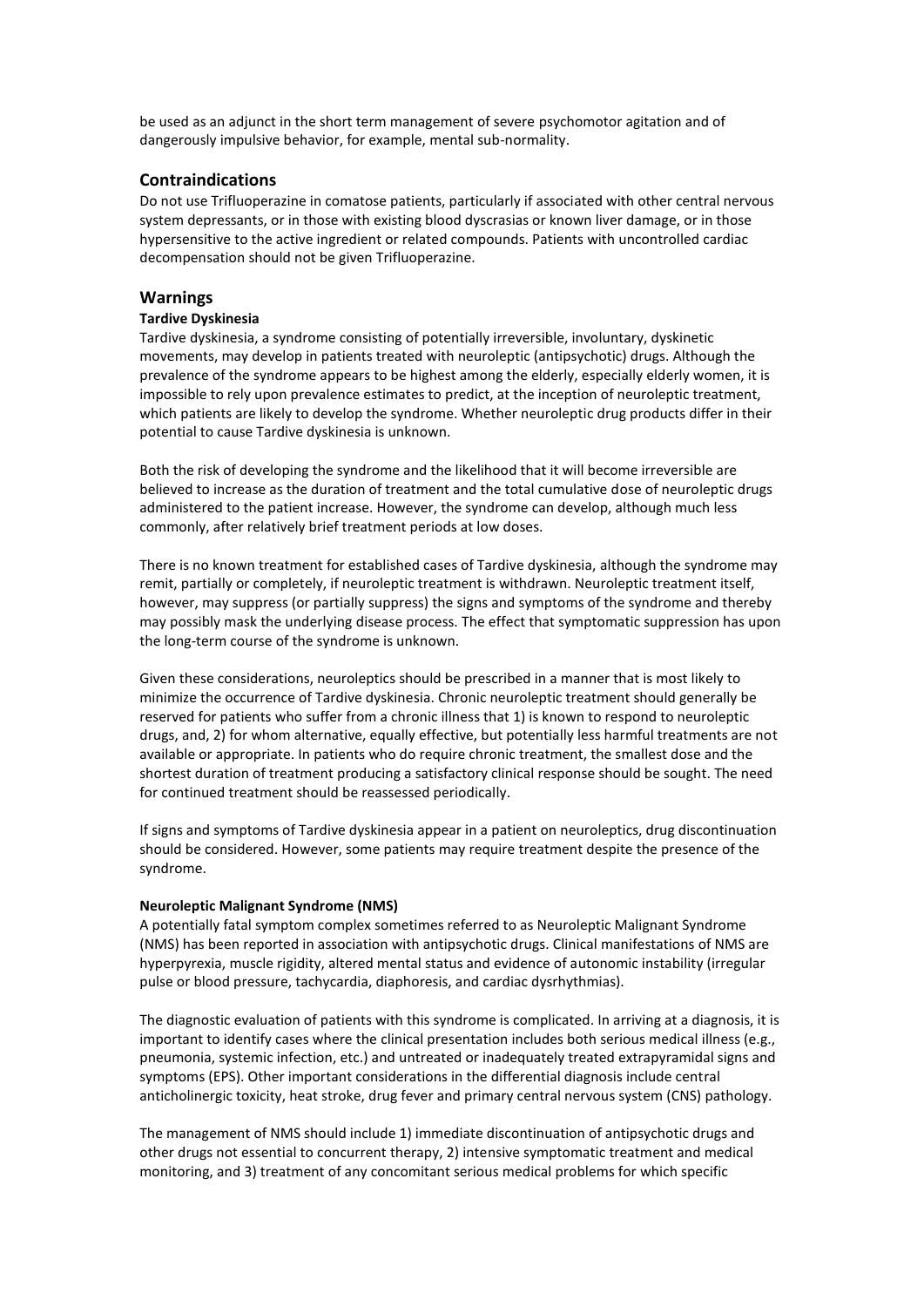treatments are available. There is no general agreement about specific pharmacological treatment regimens for uncomplicated NMS.

If a patient requires antipsychotic drug treatment after recovery from NMS, the potential reintroduction of drug therapy should be carefully considered. The patient should be carefully monitored, since recurrences of NMS have been reported.

An encephalopathic syndrome (characterized by weakness, lethargy, fever, tremulousness and confusion, extrapyramidal symptoms, leukocytosis, elevated serum enzymes, BUN and FBS) has occurred in a few patients treated with lithium plus a neuroleptic. In some instances, the syndrome was followed by irreversible brain damage. Because of a possible causal relationship between these events and the concomitant administration of lithium and neuroleptics, patients receiving such combined therapy should be monitored closely for early evidence of neurologic toxicity and treatment discontinued promptly if such signs appear. This encephalopathic syndrome may be similar to or the same as neuroleptic malignant syndrome (NMS).

Patients who have demonstrated a hypersensitivity reaction (e.g., blood dyscrasias, jaundice) with a phenothiazine should not be re-exposed to any phenothiazine, including Trifluoperazine HCl, unless in the judgment of the physician the potential benefits of treatment outweigh the possible hazard.

Trifluoperazine HCl Concentrate contains sodium bisulfite, a sulfite that may cause allergic-type reactions including anaphylactic symptoms and life-threatening or less severe asthmatic episodes in certain susceptible people. The overall prevalence of sulfite sensitivity in the general population is unknown and probably low. Sulfite sensitivity is seen more frequently in asthmatic than in nonasthmatic people.

Trifluoperazine HCl may impair mental and/or physical abilities, especially during the first few days of therapy. Therefore, caution patients about activities requiring alertness (e.g., operating vehicles or machinery).

If agents such as sedatives, narcotics, anesthetics, tranquilizers or alcohol are used either simultaneously or successively with the drug, the possibility of an undesirable additive depressant effect should be considered.

#### **Pregnancy**

#### *Category C*

Animal reproduction studies have shown an adverse effect on the fetus and there are no adequate and well-controlled studies in humans, but potential benefits may warrant use of the drug in pregnant women despite potential risks.

#### **Nursing Mothers**

There is evidence that phenothiazines are excreted in the breast milk of nursing mothers. Because of the potential for serious adverse reactions in nursing infants from Trifluoperazine, a decision should be made whether to discontinue nursing or to discontinue the drug, taking into account the importance of the drug to the mother.

#### **Adverse Reactions**

The adverse reaction include drowsiness, dryness of the mouth, pallor of the skin, postural hypotension, weakness, lowering of body temperature (occasionally pyrexia), tachycardia, arrhythmias, agitation, insomnia, depression or sometimes agitation, photosensitivity and skin rashes.

Sensitivity reactions include urticaria, photosensitization and on occasions exfoliative dermatitis. Trifluoperazine may alter endocrine function. Patients have experienced amenorrhea galactorrhoea, gynecomastia, and mass gain and there have been reports of raised serum-cholesterol concentrations.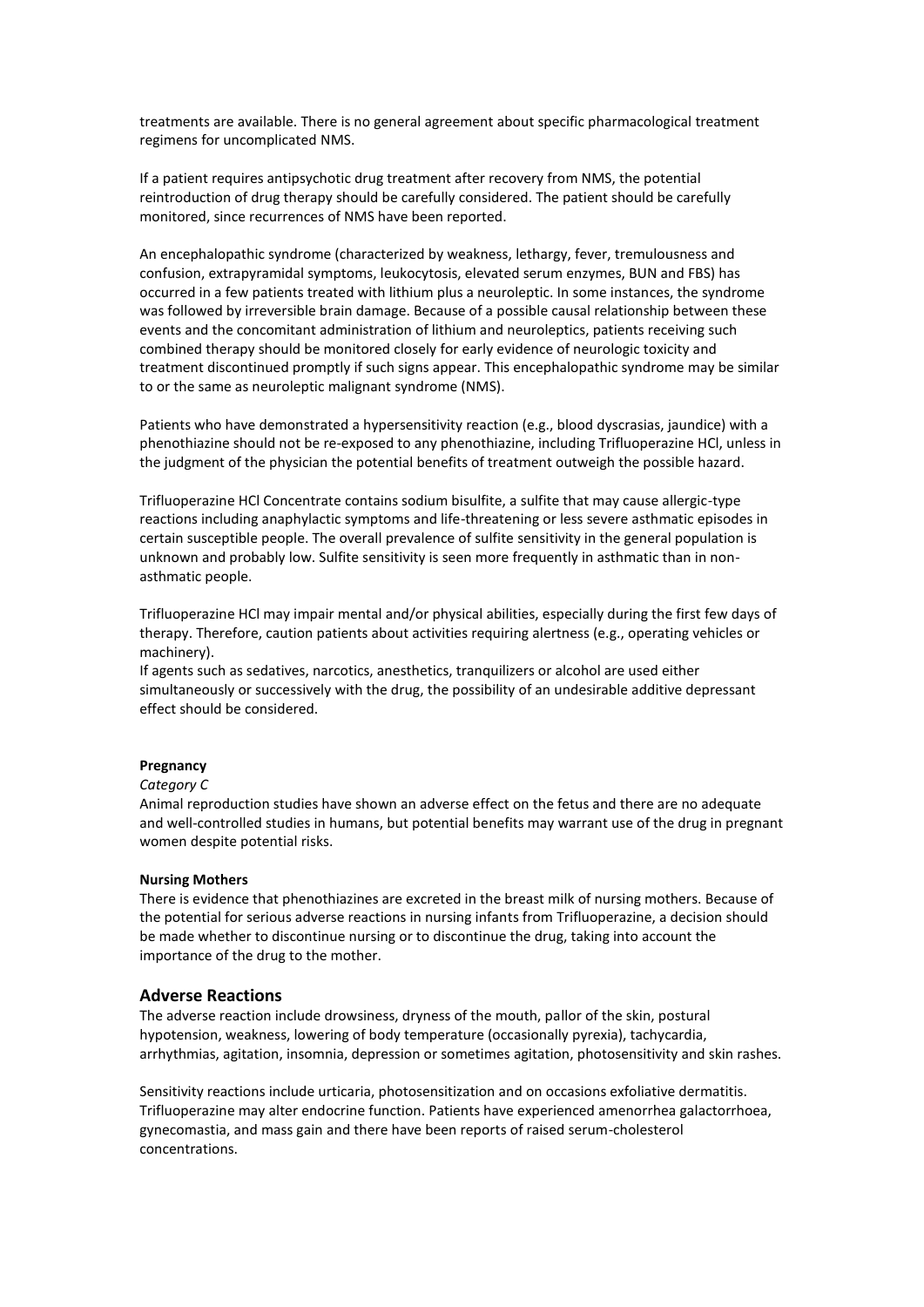Extrapyramidal dysfunction with symptoms such as akathisia dystonia and Parkinsonism may occur. Muscles of the face and shoulder girdle maybe selectively involved. Spasm of the neck muscles, extensor rigidity of the back muscles, carpopedal spasm, oculogyric crises, trismus, and swallowing difficulty may be observed. Excitement and increased suggestibility are occasionally encountered. The extrapyramidal symptoms are reversible and usually subside within 24 to 48 hours after lowering dosage or temporarily discontinuing the drug, or by simultaneous administration of an anti-Parkinsonian drug. However, persistent Tardive dyskinesia has occurred and may be irreversible.

Other side effects include temporary stimulation or jitteriness, transient drowsiness dizziness, muscular weakness, anorexia, dryness of the mouth, rash, lactation and blurred vision, jaundice, allergic purpura, agranulocytosis, leucopenia, and thrombocytopenia have been reported occasionally.

If sore throat, fever, and weakness develop, the drug should be withdrawn immediately and white blood cell and differential counts should be made. If evidence of bilirubinuria and icterus appear, the drug should likewise be discontinued, and liver function tests should be made.

#### **Precautions**

#### **General**

Given the likelihood that some patients exposed chronically to neuroleptics will develop Tardive dyskinesia, it is advised that all patients in whom chronic use is contemplated be given, if possible, full information about this risk. The decision to inform patients and/or their guardians must obviously take into account the clinical circumstances and the competency of the patient to understand the information provided.

Thrombocytopenia and anemia have been reported in patients receiving the drug. Agranulocytosis and pancytopenia have also been reported-warn patients to report the sudden appearance of sore throat or other signs of infection. If white blood cell and differential counts indicate cellular depression, stop treatment and start antibiotic and other suitable therapy.

Jaundice of the cholestatic type of hepatitis or liver damage has been reported. If fever with grippelike symptoms occurs, appropriate liver studies should be conducted. If tests indicate an abnormality, stop treatment.

One result of therapy may be an increase in mental and physical activity. For example, a few patients with angina pectoris have complained of increased pain while taking the drug. Therefore, angina patients should be observed carefully and, if an unfavorable response is noted, the drug should be withdrawn.

Although the hypotensive activity of Trifluoperazine is minor, patients with impaired cardiovascular systems should not receive large doses of Trifluoperazine. As Trifluoperazine may potentiate the action of antihypotensive agents, as well as that of general anaesthetics, hypnotics, alcohol, and other central nervous system depressants, caution should be observed in concomitant use of any of these drugs with Trifluoperazine. If use of a vasopressor should be necessary to counteract hypotension induced by an antihypertensive drug given simultaneously, epinephrine should not be employed because Trifluoperazine may reverse its action and cause profound hypotension; levarterenol however, may be given.

Since certain phenothiazines have been reported to produce retinopathy, the drug should be discontinued if ophthalmoscopic examination or visual field studies should demonstrate retinal changes. An antiemetic action of Trifluoperazine HCl may mask the signs and symptoms of toxicity or over dosage of other drugs and may obscure the diagnosis and treatment of other conditions such as intestinal obstruction, brain tumor, and Reye's syndrome.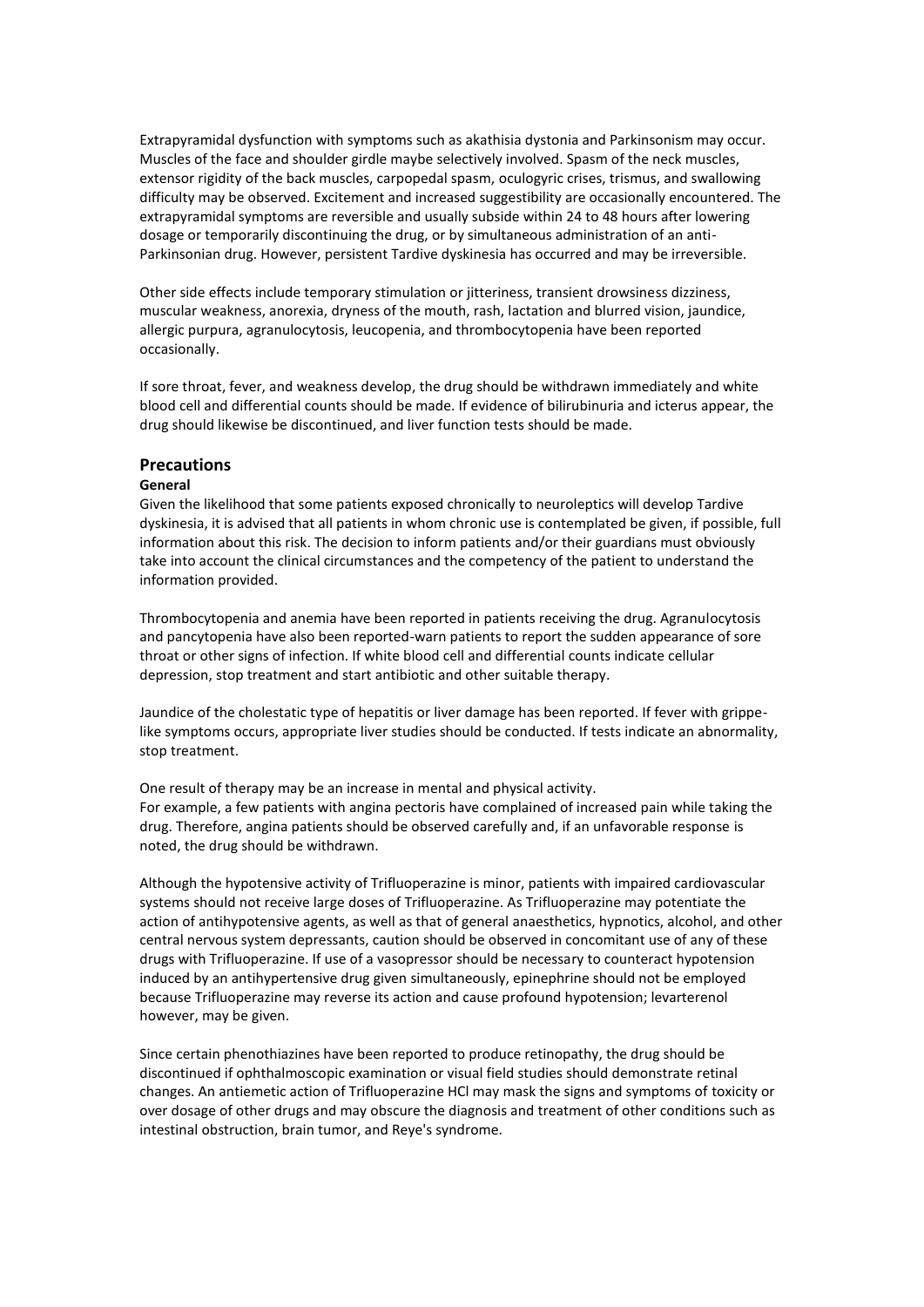With prolonged administration at high dosages, the possibility of cumulative effects, with sudden onset of severe central nervous system or vasomotor symptoms, should be kept in mind.

Neuroleptic drugs elevate prolactin levels; the elevation persists during chronic administration. Tissue culture experiments indicate that approximately 1/3 of human breast cancers are prolactindependent in vitro, a factor of potential importance if the prescribing of these drugs is contemplated in a patient with a previously detected breast cancer. Although disturbances such as galactorrhoea, amenorrhea, gynecomastia, and impotence have been reported, the clinical significance of elevated serum prolactin levels is unknown for most patients. An increase in mammary neoplasms has been found in rodents after chronic administration of neuroleptic drugs. Neither clinical nor epidemiologic studies conducted to date, however, have shown an association between chronic administration of these drugs and mammary tumorigenesis; the available evidence is considered too limited to be conclusive at this time.

Chromosomal aberrations in spermatocytes and abnormal sperm have been demonstrated in rodents treated with certain neuroleptics. Because phenothiazines may interfere with thermoregulatory mechanisms, use with caution in persons who will be exposed to extreme heat. As with all drugs that exert an anticholinergic effect, and/or cause mydriasis, Trifluoperazine should be used with caution in patients with glaucoma.

#### **Long-Term Therapy**

To lessen the likelihood of adverse reactions related to cumulative drug effect, patients with a history of long-term therapy with Trifluoperazine HCl and/or other neuroleptics should be evaluated periodically to decide whether the maintenance dosage could be lowered or drug therapy discontinued.

#### **Drug Interactions**

Phenothiazines may diminish the effect of oral anticoagulants. Phenothiazines can produce alphaadrenergic blockade.

Concomitant administration of propranolol with phenothiazines results in increased plasma levels of both drugs.

Antihypertensive effects of guanethidine and related compounds may be counteracted when phenothiazines are used concurrently.

Thiazide diuretics may accentuate the orthostatic hypotension that may occur with phenothiazines.

Phenothiazines may lower the convulsive threshold; dosage adjustments of anticonvulsants may be necessary. Potentiation of anticonvulsant effects does not occur. However, it has been reported that phenothiazines may interfere with the metabolism of Phenytoin and thus precipitate Phenytoin toxicity.

Drugs that lower the seizure threshold, including phenothiazine derivatives, should not be used with Amipaque. As with other phenothiazine derivatives, Trifluoperazine HCl should be discontinued at least 48 hours before myelography, should not be resumed for at least 24 hours post procedure and should not be used for the control of nausea and vomiting occurring either prior to myelography or post procedure with Amipaque.

The presence of phenothiazines may produce false-positive phenylketonuria (PKU) test results.

#### **Dosage and Administration**

The recommended starting dose for physically fit adults is 5mg twice a day; after a week this may be increased to 15mg a day. If necessary, further increases of 5mg may be made at three day intervals, but not more often. When satisfactory control has been achieved, dosage should be reduced gradually until an effective maintenance level has been established. As with all major tranquilizers, clinical improvement may not be evident for several weeks after starting treatment, and there may also be delay before recurrence of symptoms after stopping treatment. Gradual withdrawal from high dosage treatment is advisable.